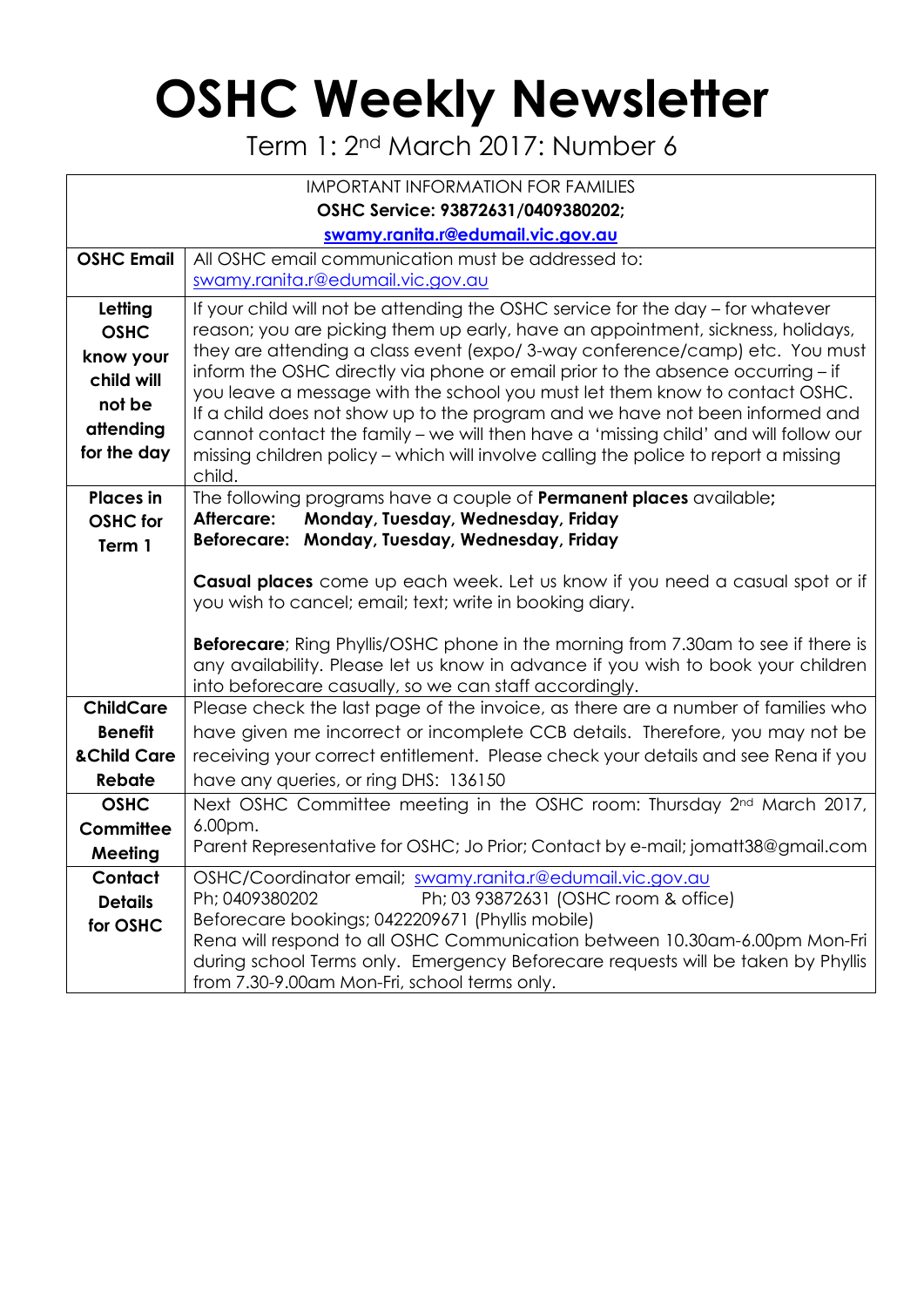## **Weekly Aftercare &Beforecare Program Plan**

## **Framework for School Age Care: Focus Outcomes;**

**1.'Children have a strong sense of identity'**

**2. 'Children are connected with and contribute to their world'**

**3. 'Children have a Strong Sense of Wellbeing'**

**4. 'Children are confident and involved learners'**

**5. 'Children are effective communicators'**

## **AFTERCARE**

| Day   | Date                   | <b>Activity</b> |                                   |  |  |  |
|-------|------------------------|-----------------|-----------------------------------|--|--|--|
| Mon   | 6 <sup>th</sup> March  | Glenda:         | Colourfuls/master chef/skipping   |  |  |  |
|       |                        | Rusty:          | <b>Hall Games</b>                 |  |  |  |
|       |                        | Indiana:        | Wolves & Foxes                    |  |  |  |
|       |                        | Hayfa:          | Origami Vases & Flowers           |  |  |  |
|       |                        | Paul:           | <b>Building Cubby Houses</b>      |  |  |  |
|       |                        | Olivia:         | Puzzles in the Library            |  |  |  |
|       | 7 <sup>th</sup> March  | Harri:          | <b>Box Construction Robots</b>    |  |  |  |
| Tues  |                        | Rusty:          | <b>AFL</b>                        |  |  |  |
|       |                        | Indiana:        | Soccer                            |  |  |  |
|       |                        | <b>Phyllis:</b> | Science Club; Exploding Lunch Bag |  |  |  |
|       |                        | Paul:           | <b>Stick Drawing Outside</b>      |  |  |  |
|       |                        | Olivia:         | <b>Scrap Paper Collage</b>        |  |  |  |
| Wed   | 8 <sup>th</sup> March  | Glenda:         | Colourfuls/master chef/skipping   |  |  |  |
|       |                        | <b>Rusty:</b>   | Soccer                            |  |  |  |
|       |                        | Harri:          | <b>Beaded Wooden Badges</b>       |  |  |  |
|       |                        | Justine:        | <b>Beading Bracelets</b>          |  |  |  |
|       |                        | Paul:           | Sun Printing                      |  |  |  |
|       |                        | Indiana:        | Tennis                            |  |  |  |
|       |                        | Olivia:         | R&R in Library                    |  |  |  |
|       |                        | Rowena:         | Art & Craft                       |  |  |  |
|       | 9 <sup>th</sup> March  | Harri:          | <b>Painted Paper Carp Kites</b>   |  |  |  |
|       |                        | Hayfa:          | Master Chef & Skipping            |  |  |  |
| Thurs |                        | Glenda:         | Cooking Club; Cheese Muffins      |  |  |  |
|       |                        | Indiana:        | <b>Outside Games</b>              |  |  |  |
|       |                        | Meg:            | <b>Patty Pan Flowers</b>          |  |  |  |
|       |                        | <b>Rusty:</b>   | <b>Badminton/Tennis</b>           |  |  |  |
|       |                        | Justine:        | Continue Find a Word              |  |  |  |
|       |                        | Rowena:         | Nature Play                       |  |  |  |
| Fri   | 10 <sup>th</sup> March | Indiana:        | Ultimate frisbee                  |  |  |  |
|       |                        | Glenda:         | Colourfuls/master chef/skipping   |  |  |  |
|       |                        | Rusty:          | Tiggy                             |  |  |  |
|       |                        | <b>Phyllis:</b> | Wheels                            |  |  |  |
|       |                        | Paul:           | Art & Craft                       |  |  |  |